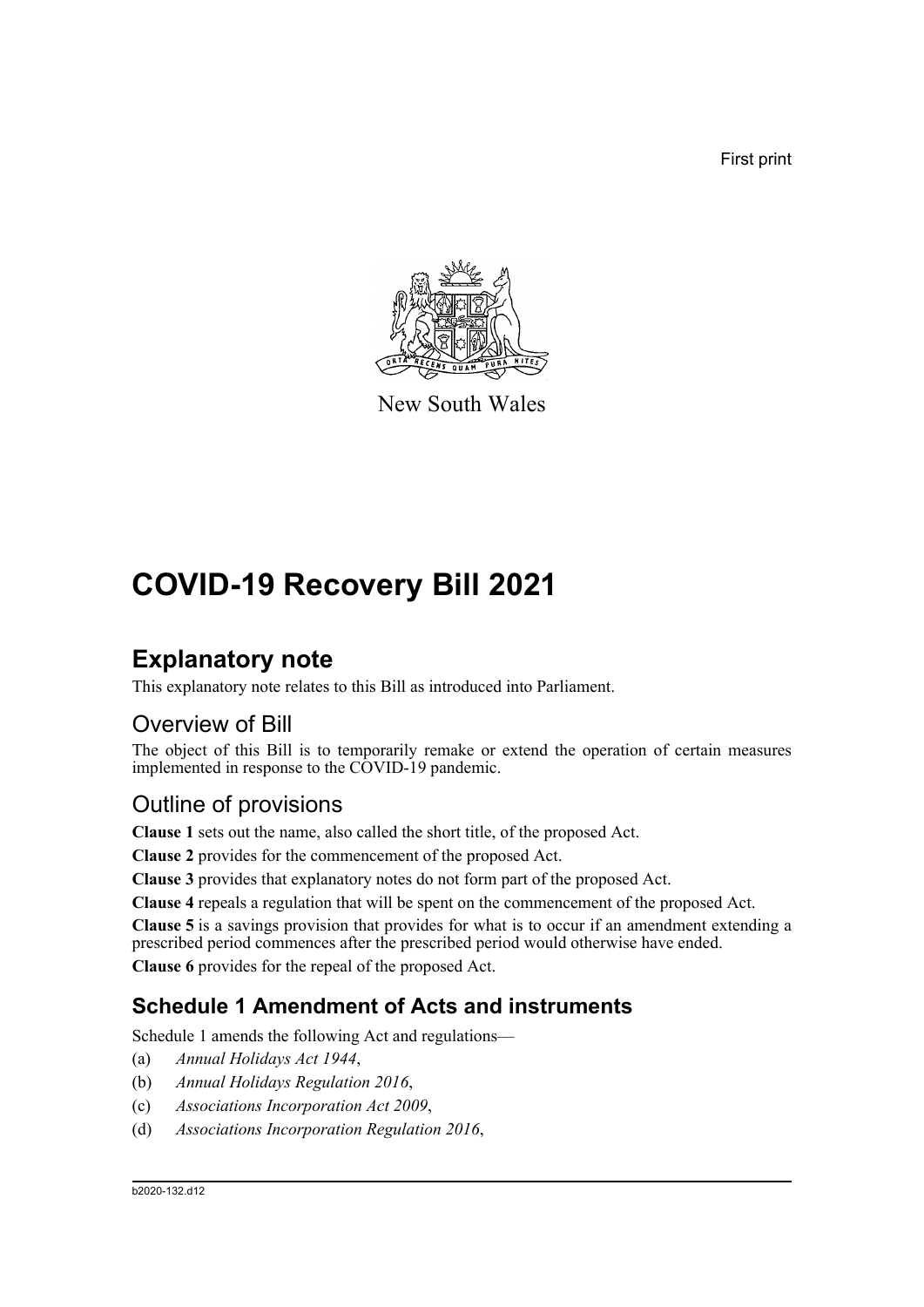- (e) *Biodiversity Conservation Act 2016*,
- (f) *Biodiversity Conservation Regulation 2017*,
- (g) *Community Land Management Act 1989*,
- (h) *Community Land Management Regulation 2018*,
- (i) *Contract Cleaning Industry (Portable Long Service Leave Scheme) Act 2010*,
- (j) *Crown Land Management Act 2016*,
- (k) *Crown Land Management Regulation 2018*,
- (l) *Environmental Planning and Assessment Act 1979*,
- (m) *Environmental Planning and Assessment Regulation 2000*,
- (n) *Fisheries Management Act 1994*,
- (o) *Home Building Act 1989*,
- (p) *Industrial Relations Act 1996*,
- (q) *Long Service Leave Act 1955*,
- (r) *Long Service Leave Regulation 2016*,
- (s) *Mental Health Act 2007*,
- (t) *Mental Health Regulation 2019*,
- (u) *Mining Act 1992*,
- (v) *Protection of the Environment Operations Act 1997*,
- (w) *Protection of the Environment Operations (General) Regulation 2009*,
- (x) *Residential Tenancies Act 2010*,
- (y) *Retail Leases Act 1994*,
- (z) *Retirement Villages Act 1999*,
- (aa) *Retirement Villages Regulation 2017*,
- (ab) *Strata Schemes Management Act 2015*,
- (ac) *Strata Schemes Management Regulation 2016*,
- (ad) *Waste Avoidance and Resource Recovery Act 2001*,
- (ae) *Water Management Act 2000*,
- (af) *Water Management (General) Regulation 2018*.

The amendments are explained in detail in the explanatory note for each Act and regulation in Schedule 1.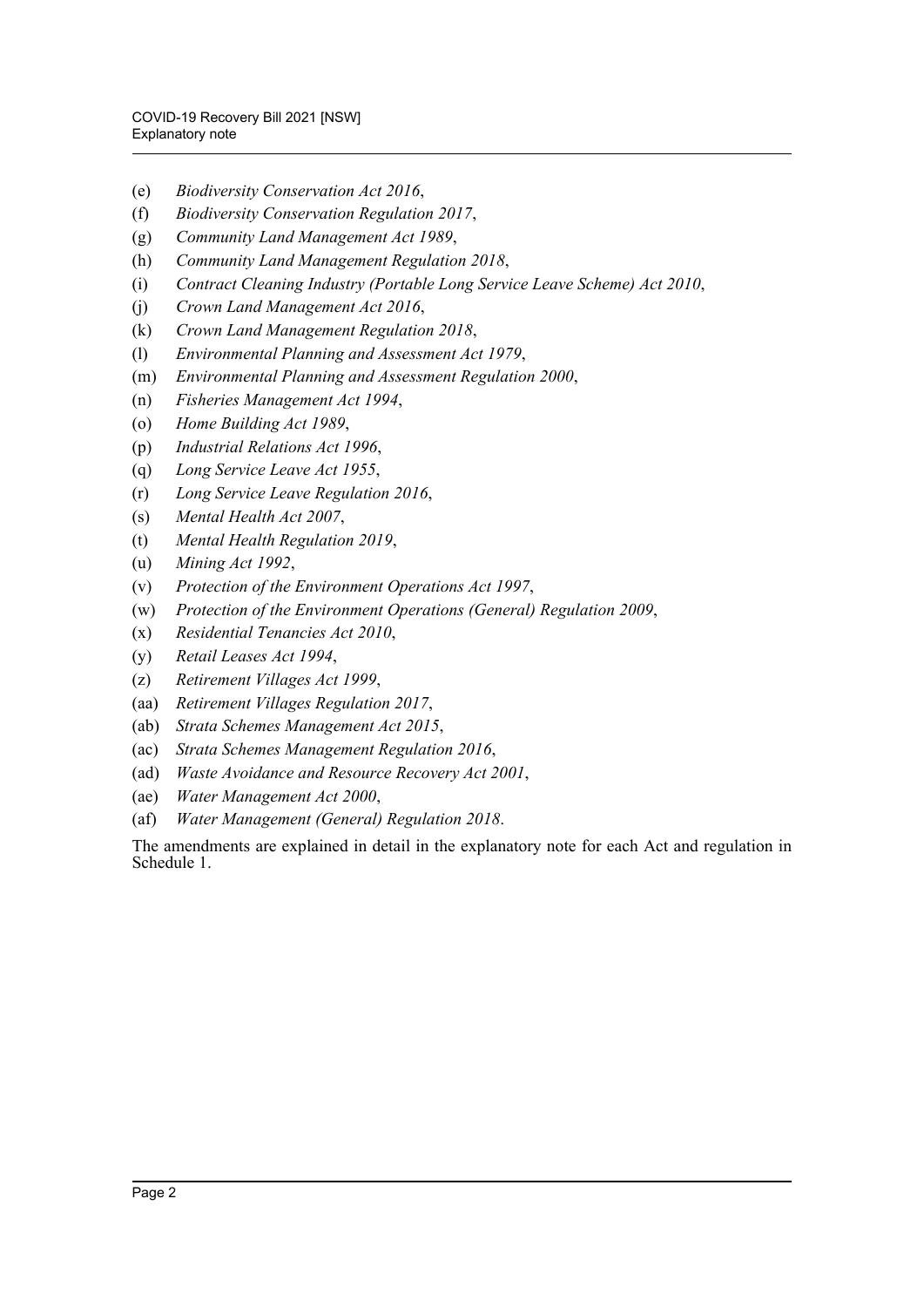First print



New South Wales

# **COVID-19 Recovery Bill 2021**

# **Contents**

|            |   |                                          | Page |
|------------|---|------------------------------------------|------|
|            | 1 | Name of Act                              | 2    |
|            | 2 | Commencement                             | 2    |
|            | 3 | <b>Explanatory notes</b>                 | ົ    |
|            | 4 | Repeal                                   | റ    |
|            | 5 | Savings                                  | ⌒    |
|            | 6 | Repeal of this Act                       | າ    |
| Schedule 1 |   | <b>Amendment of Acts and instruments</b> | 3    |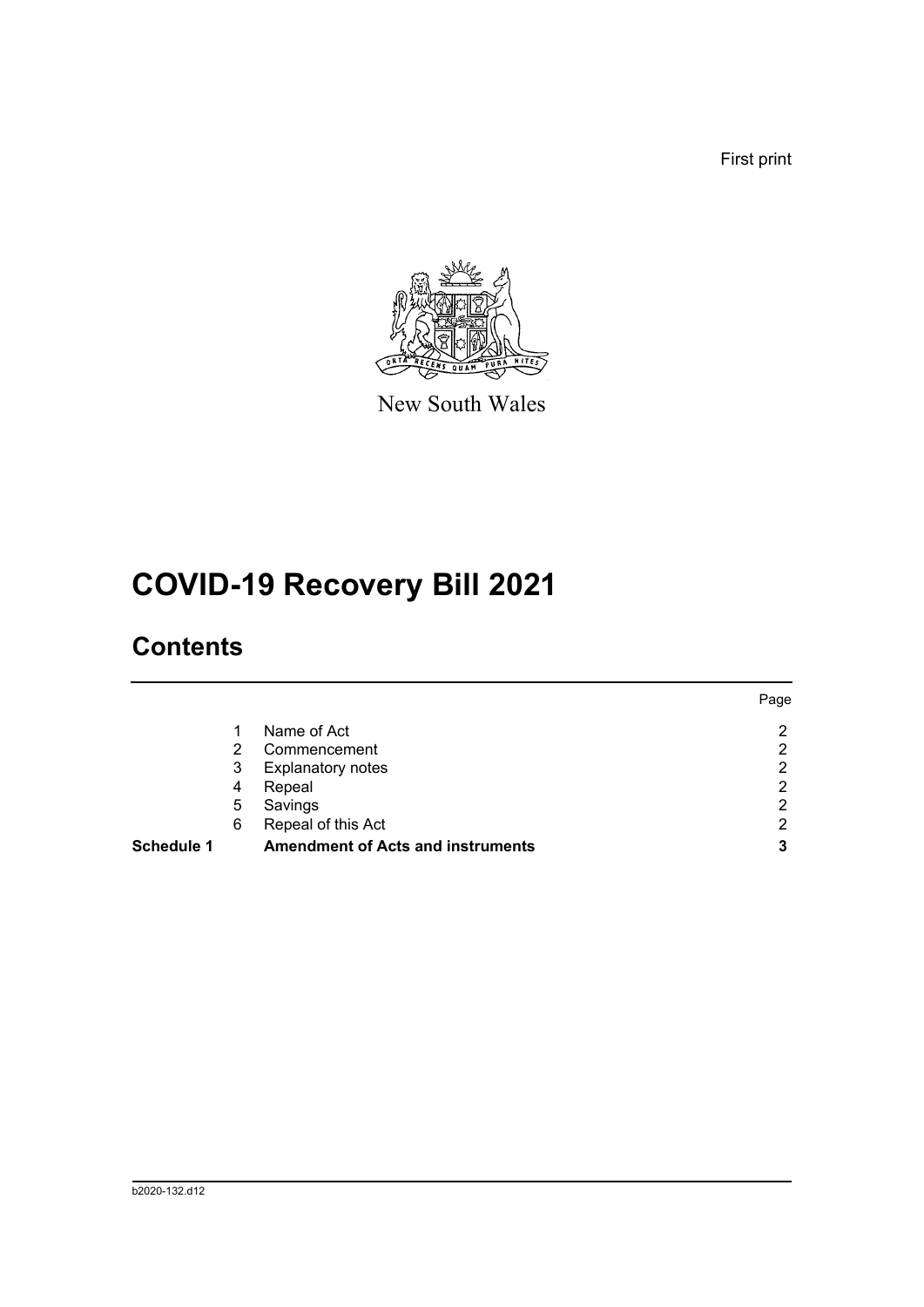

New South Wales

# **COVID-19 Recovery Bill 2021**

No , 2021

# **A Bill for**

An Act to amend a number of Acts and regulations to temporarily remake or extend measures implemented as a result of the COVID-19 pandemic; and for other purposes.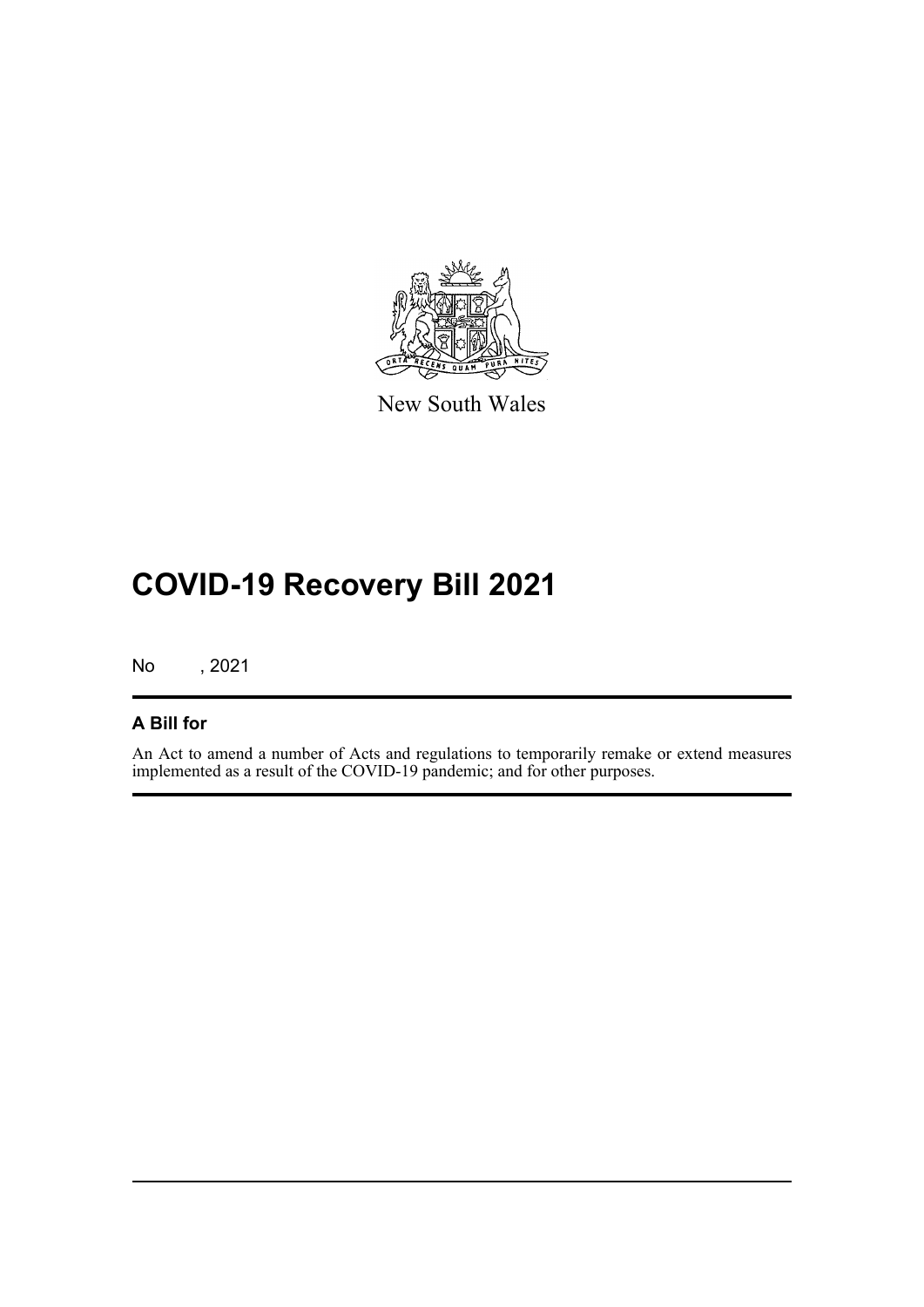<span id="page-4-5"></span><span id="page-4-4"></span><span id="page-4-3"></span><span id="page-4-2"></span><span id="page-4-1"></span><span id="page-4-0"></span>

|              |                | The Legislature of New South Wales enacts-                                                                                                                                               | 1                   |
|--------------|----------------|------------------------------------------------------------------------------------------------------------------------------------------------------------------------------------------|---------------------|
| 1            |                | <b>Name of Act</b>                                                                                                                                                                       | $\overline{a}$      |
|              |                | This Act is the COVID-19 Recovery Act 2021.                                                                                                                                              | 3                   |
| $\mathbf{2}$ |                | Commencement                                                                                                                                                                             | 4                   |
|              | (1)            | This Act commences on the date of assent to this Act, except as provided by<br>subsection $(2)$ .                                                                                        | $\frac{5}{6}$       |
|              | (2)            | Schedule 1.24 commences, or is taken to have commenced, on the repeal of Part 13<br>of the Residential Tenancies Act 2010.                                                               | $\overline{7}$<br>8 |
| 3            |                | <b>Explanatory notes</b>                                                                                                                                                                 | 9                   |
|              |                | The matter appearing under the heading "Explanatory note" in Schedule 1 does not<br>form part of this Act.                                                                               | 10<br>11            |
| 4            | <b>Repeal</b>  |                                                                                                                                                                                          | 12                  |
|              |                | The Waste Avoidance and Resource Recovery (COVID-19) Regulation 2020 is<br>repealed.                                                                                                     | 13<br>14            |
| 5            | <b>Savings</b> |                                                                                                                                                                                          | 15                  |
|              |                | If an amendment made by this Act to extend a prescribed period commenced after<br>the time at which the prescribed period would otherwise have ended, the prescribed<br>period is taken- | 16<br>17<br>18      |
|              |                | not to have ended at that time, and<br>(a)                                                                                                                                               | 19                  |
|              |                | (b)<br>to have continued as if the amendment had commenced before that time.                                                                                                             | 20                  |
| 6            |                | <b>Repeal of this Act</b>                                                                                                                                                                | 21                  |
|              |                | This Act is repealed on the day after all of its provisions have commenced.                                                                                                              | 22                  |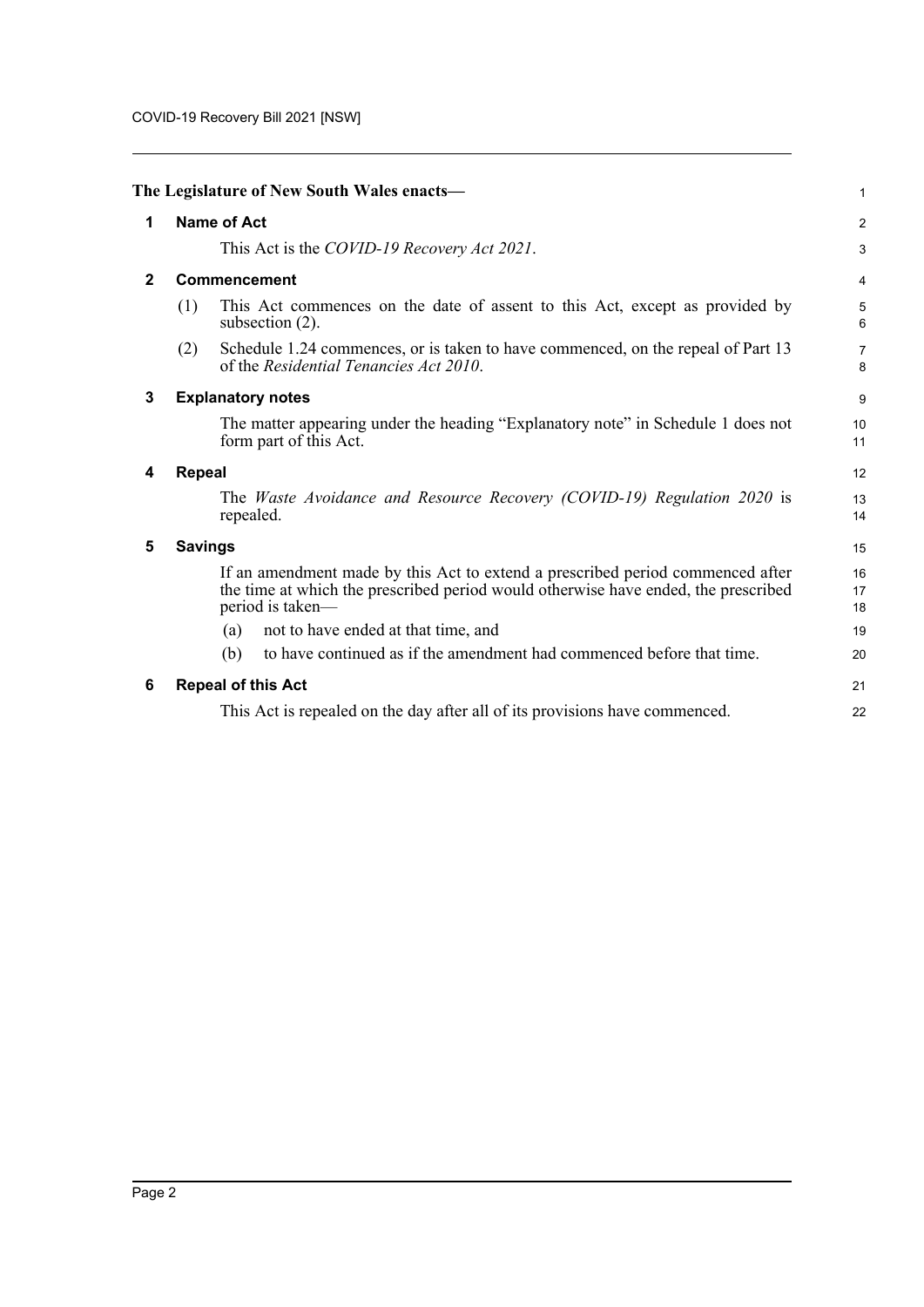<span id="page-5-0"></span>

|     | <b>Amendment of Acts and instruments</b><br>Schedule 1                                                                                                                                                                                     | 1              |
|-----|--------------------------------------------------------------------------------------------------------------------------------------------------------------------------------------------------------------------------------------------|----------------|
| 1.1 | Annual Holidays Act 1944 No 31                                                                                                                                                                                                             | 2              |
|     | Section 5A COVID-19 pandemic-protection of annual holiday entitlements                                                                                                                                                                     | 3              |
|     | Omit section 5A, definition of <i>prescribed period</i> , paragraph (b). Insert instead—                                                                                                                                                   | 4              |
|     | ending on-<br>(b)                                                                                                                                                                                                                          | 5              |
|     | (i)<br>30 September 2021, or                                                                                                                                                                                                               | 6              |
|     | a later day, not later than 31 March 2022, prescribed by the<br>(i)<br>regulations.                                                                                                                                                        | 7<br>8         |
|     | <b>Explanatory note</b>                                                                                                                                                                                                                    | 9              |
|     | The proposed amendment extends the operation of provisions providing for the accrual of annual<br>holidays by workers who are stood down.                                                                                                  | 10<br>11       |
| 1.2 | <b>Annual Holidays Regulation 2016</b>                                                                                                                                                                                                     | 12             |
|     | Clause 4A COVID-19 pandemic-extension of "prescribed period"                                                                                                                                                                               | 13             |
|     | Omit the clause.                                                                                                                                                                                                                           | 14             |
|     | <b>Explanatory note</b>                                                                                                                                                                                                                    | 15             |
|     | The proposed amendment omits a clause that will be redundant on the commencement of the<br>proposed Act.                                                                                                                                   | 16<br>17       |
| 1.3 | <b>Associations Incorporation Act 2009 No 7</b>                                                                                                                                                                                            | 18             |
|     | Schedule 4 Savings, transitional and other provisions                                                                                                                                                                                      | 19             |
|     | Omit clause 17, definition of <i>prescribed period</i> , paragraph (b). Insert instead—                                                                                                                                                    | 20             |
|     | ending on 31 March 2022.<br>(b)                                                                                                                                                                                                            | 21             |
|     | <b>Explanatory note</b>                                                                                                                                                                                                                    | 22             |
|     | The proposed amendment extends the period during which special procedures for meetings and<br>voting may be used by an association because of the COVID-19 pandemic.                                                                       | 23<br>24       |
| 1.4 | <b>Associations Incorporation Regulation 2016</b>                                                                                                                                                                                          | 25             |
|     | Clause 22 COVID-19 pandemic-extension of prescribed period                                                                                                                                                                                 | 26             |
|     | Omit the clause.                                                                                                                                                                                                                           | 27             |
|     | <b>Explanatory note</b>                                                                                                                                                                                                                    | 28             |
|     | The proposed amendment omits a clause that will be redundant on the commencement of the<br>proposed Act.                                                                                                                                   | 29<br>30       |
| 1.5 | <b>Biodiversity Conservation Act 2016 No 63</b>                                                                                                                                                                                            | 31             |
|     | Section 12.19 Power of authorised officers to require answers                                                                                                                                                                              | 32             |
|     | Insert after section $12.19(5)$ —                                                                                                                                                                                                          | 33             |
|     | The authorised officer may, in the notice under subsection (4) or in a<br>(6)<br>subsequent notice, authorise the person to answer the questions using an audio<br>link or audio visual link of a kind approved by the authorised officer. | 34<br>35<br>36 |
|     | If the questions are to be answered by the person using an audio link or audio<br>(7)<br>visual link-                                                                                                                                      | 37<br>38       |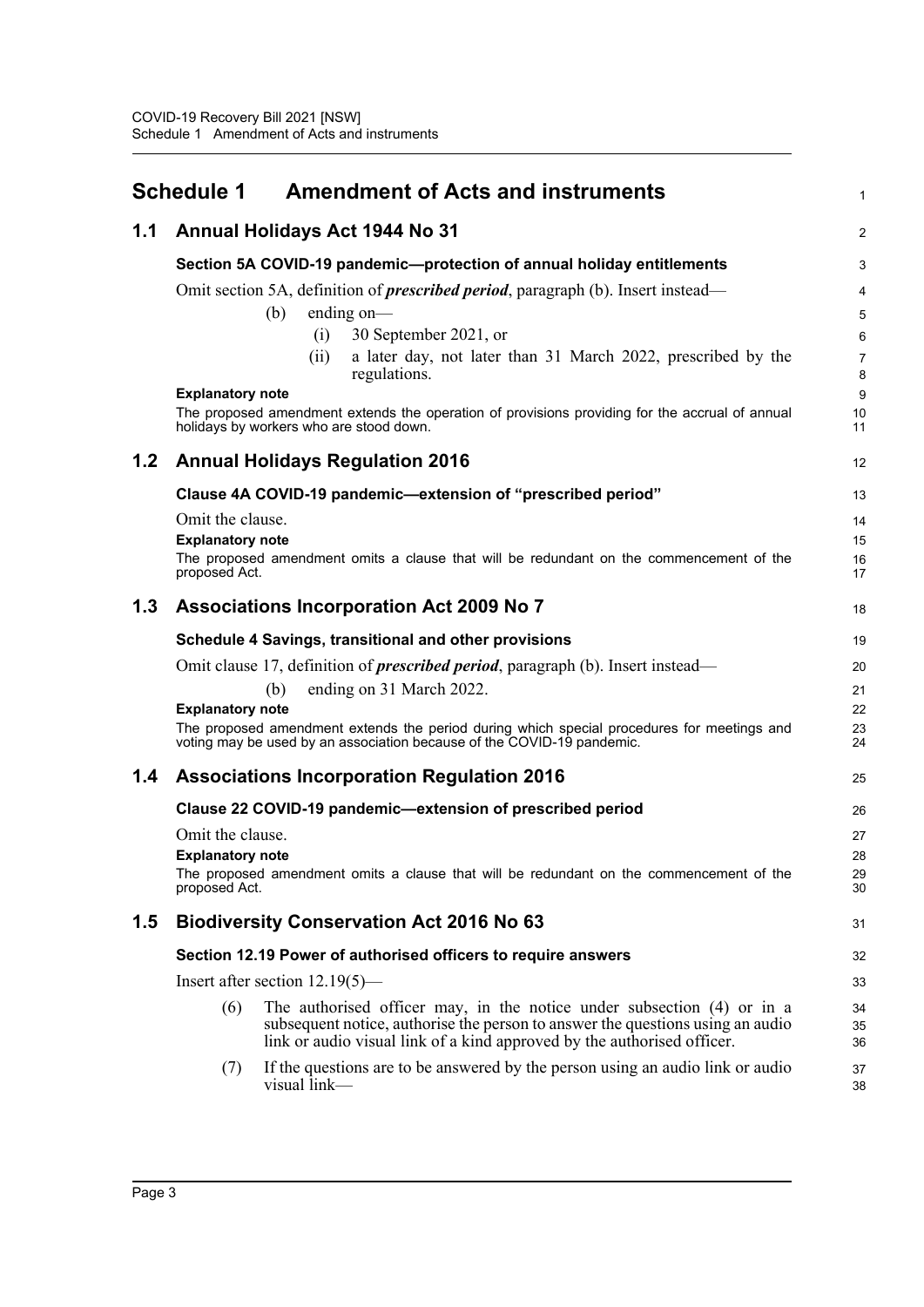|     |                         | (a) | the place at which the person is required to attend is taken to be any<br>place having adequate facilities for the answering of questions in that<br>way at the time nominated under subsection (5), and                                                                                                                                                                                                                                                                                                    | 1<br>$\overline{\mathbf{c}}$<br>3 |
|-----|-------------------------|-----|-------------------------------------------------------------------------------------------------------------------------------------------------------------------------------------------------------------------------------------------------------------------------------------------------------------------------------------------------------------------------------------------------------------------------------------------------------------------------------------------------------------|-----------------------------------|
|     |                         | (b) | the person must ensure the audio link or audio visual link is operated<br>appropriately so that the answers given to the questions are clear to the<br>authorised officer.                                                                                                                                                                                                                                                                                                                                  | 4<br>5<br>6                       |
|     | (8)                     |     | In this section-                                                                                                                                                                                                                                                                                                                                                                                                                                                                                            | $\overline{7}$                    |
|     |                         |     | <b><i>audio link</i></b> means technology that enables continuous and contemporaneous<br>audio communication between persons at different places, including<br>telephones.                                                                                                                                                                                                                                                                                                                                  | 8<br>9<br>10                      |
|     |                         |     | <b><i>audio visual link</i></b> means technology that enables continuous and<br>contemporaneous audio and visual communication between persons at<br>different places, including video conferencing.                                                                                                                                                                                                                                                                                                        | 11<br>12<br>13                    |
|     | (9)                     |     | This subsection and subsections $(6)$ – $(8)$ are repealed on 31 March 2022.                                                                                                                                                                                                                                                                                                                                                                                                                                | 14                                |
|     | <b>Explanatory note</b> |     | Section 12.19 of the Biodiversity Conservation Act 2016 permits an authorised officer under the Act<br>to require a person to answer questions about certain matters if the authorised officer suspects on<br>reasonable grounds that the person has knowledge of those matters. The proposed amendment<br>enables the authorised officer to authorise the questions to be answered using an audio link, for<br>example a telephone, or an audio visual link, for example a video conferencing application. | 15<br>16<br>17<br>18<br>19<br>20  |
| 1.6 |                         |     | <b>Biodiversity Conservation Regulation 2017</b>                                                                                                                                                                                                                                                                                                                                                                                                                                                            | 21                                |
|     |                         |     | Clause 12.2 Power of authorised officers to require answers (section 12.19)                                                                                                                                                                                                                                                                                                                                                                                                                                 | 22                                |
|     | Omit the clause.        |     |                                                                                                                                                                                                                                                                                                                                                                                                                                                                                                             | 23                                |
|     | <b>Explanatory note</b> |     |                                                                                                                                                                                                                                                                                                                                                                                                                                                                                                             | 24                                |
|     | proposed Act.           |     | The proposed amendment omits a clause that will be redundant on the commencement of the                                                                                                                                                                                                                                                                                                                                                                                                                     | 25<br>26                          |
| 1.7 |                         |     | <b>Community Land Management Act 1989 No 202</b>                                                                                                                                                                                                                                                                                                                                                                                                                                                            | 27                                |
|     |                         |     | Section 122A Regulation-making power for COVID-19 pandemic                                                                                                                                                                                                                                                                                                                                                                                                                                                  | 28                                |
|     |                         |     | Omit section 122A(5). Insert instead—                                                                                                                                                                                                                                                                                                                                                                                                                                                                       | 29                                |
|     | (5)                     |     | This section is repealed on 31 March 2022.                                                                                                                                                                                                                                                                                                                                                                                                                                                                  | 30                                |
|     | <b>Explanatory note</b> |     |                                                                                                                                                                                                                                                                                                                                                                                                                                                                                                             | 31                                |
|     |                         |     | The proposed amendment extends the operation of a provision that permits the making of temporary<br>regulations to respond to the COVID-19 pandemic.                                                                                                                                                                                                                                                                                                                                                        | 32<br>33                          |
| 1.8 |                         |     | <b>Community Land Management Regulation 2018</b>                                                                                                                                                                                                                                                                                                                                                                                                                                                            | 34                                |
|     |                         |     | Clause 25A Postponed repeal of regulation-making power—section 122A(5)(b) of Act                                                                                                                                                                                                                                                                                                                                                                                                                            | 35                                |
|     | Omit the clause.        |     |                                                                                                                                                                                                                                                                                                                                                                                                                                                                                                             | 36                                |
|     | <b>Explanatory note</b> |     |                                                                                                                                                                                                                                                                                                                                                                                                                                                                                                             | 37                                |
|     | proposed Act.           |     | The proposed amendment omits a clause that will be redundant on the commencement of the                                                                                                                                                                                                                                                                                                                                                                                                                     | 38<br>39                          |
| 1.9 | 2010 No 122             |     | <b>Contract Cleaning Industry (Portable Long Service Leave Scheme) Act</b>                                                                                                                                                                                                                                                                                                                                                                                                                                  | 40<br>41                          |
|     |                         |     | Section 118 Special provision for pro rata payment during COVID-19 pandemic                                                                                                                                                                                                                                                                                                                                                                                                                                 | 42                                |
|     |                         |     |                                                                                                                                                                                                                                                                                                                                                                                                                                                                                                             |                                   |
|     |                         |     | Omit section 118(3), definition of <b>prescribed period</b> , paragraph (b). Insert instead—                                                                                                                                                                                                                                                                                                                                                                                                                | 43                                |
|     |                         | (b) | ending on 31 March 2022.                                                                                                                                                                                                                                                                                                                                                                                                                                                                                    | 44                                |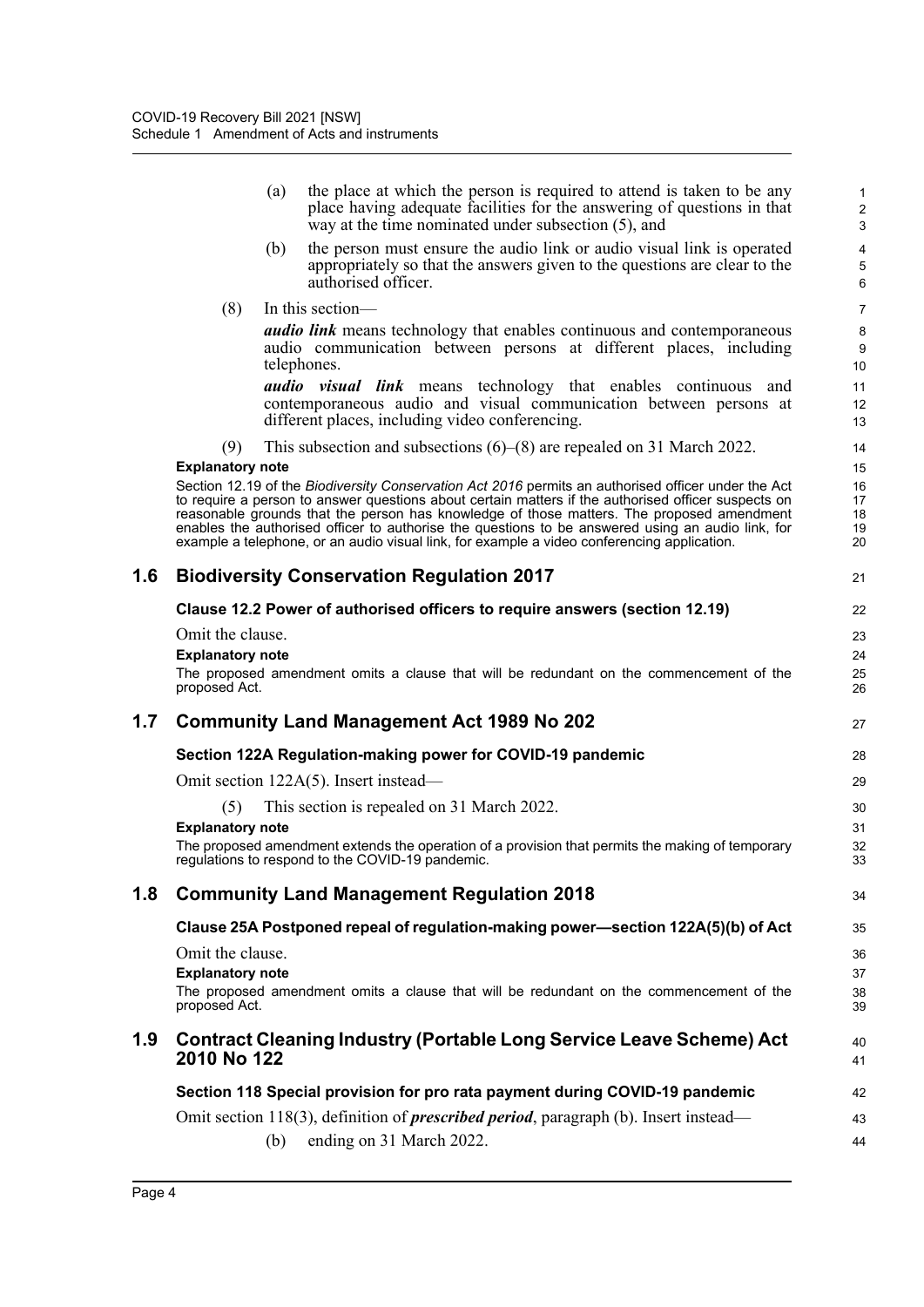#### **Explanatory note**

The proposed amendment extends the operation of provisions permitting a registered worker for the contract cleaning industry who has 5 years of recognised service and who has permanently left the industry to be entitled to payment instead of long service leave.

39

40 41

### **1.10 Crown Land Management Act 2016 No 58**

#### **Section 10.23 Power of authorised officers to require answers**

Insert after section 10.23(5)—

- (6) The authorised officer may, in the notice under subsection (4) or in a subsequent notice, authorise the person to answer the questions using an audio link or audio visual link of a kind approved by the authorised officer.
- (7) If the questions are to be answered by the person using an audio link or audio visual link—
	- (a) the place at which the person is required to attend is taken to be any place having adequate facilities for the answering of questions in that way at the time nominated under subsection (5), and
	- (b) the person must ensure the audio link or audio visual link is operated appropriately so that the answers given to the questions are clear to the authorised officer.
- (8) In this section—

*audio link* means technology that enables continuous and contemporaneous audio communication between persons at different places, including telephones.

*audio visual link* means technology that enables continuous and contemporaneous audio and visual communication between persons at different places, including video conferencing.

(9) This subsection and subsections (6)–(8) are repealed on 31 March 2022.

#### **Explanatory note**

Section 10.23 of the *Crown Land Management Act 2016* permits an authorised officer under the Act to require a person to answer questions about certain matters if the authorised officer suspects on reasonable grounds that the person has knowledge of those matters. The proposed amendment enables the authorised officer to authorise the questions to be answered using an audio link, for example a telephone, or an audio visual link, for example a video conferencing application.

#### **1.11 Crown Land Management Regulation 2018**

#### **Clause 74 Power of authorised officers to require answers**

Omit the clause.

**Explanatory note**

The proposed amendment omits a clause that will be redundant on the commencement of the proposed Act.

#### **1.12 Environmental Planning and Assessment Act 1979 No 203**

#### **[1] Section 9.23 Power of investigation officers to require answers and record evidence**

Insert after section 9.23(5)—

(6) The investigation officer may, in the notice under subsection (3) or in a subsequent notice, authorise the person to answer the questions using an audio link or audio visual link of a kind approved by the investigation officer. 42 43 44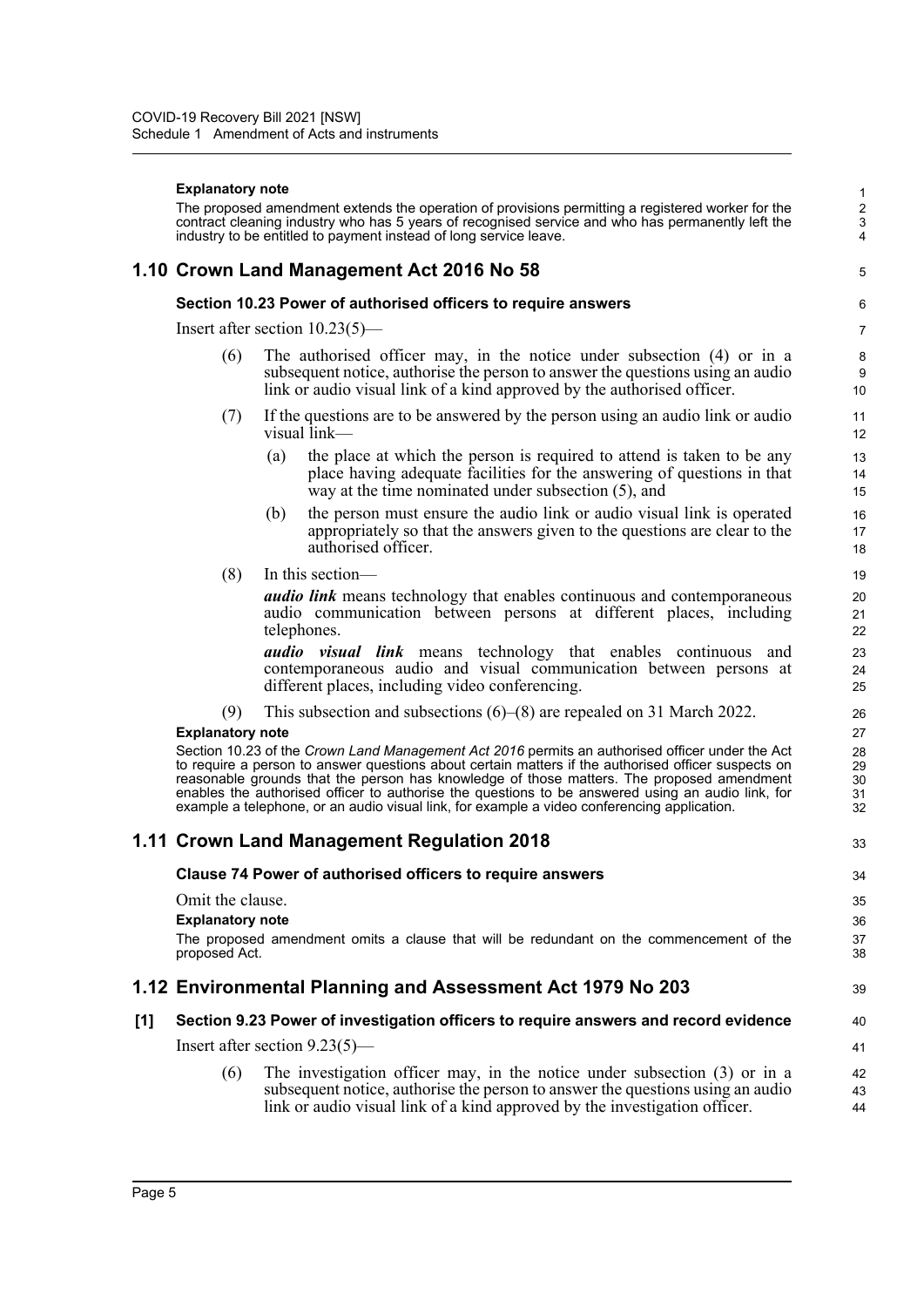- (7) If the questions are to be answered by the person using an audio link or audio visual link—
	- (a) the place at which the person is required to attend is taken to be any place having adequate facilities for the answering of questions in that way at the time nominated under subsection (4), and

- (b) the person must ensure the audio link or audio visual link is operated appropriately so that the answers given to the questions are clear to the investigation officer.
- (8) In this section—

*audio link* means technology that enables continuous and contemporaneous audio communication between persons at different places, including telephones.

*audio visual link* means technology that enables continuous and contemporaneous audio and visual communication between persons at different places, including video conferencing.

(9) This subsection and subsections (6)–(8) are repealed on 31 March 2022.

#### **[2] Section 10.17 COVID-19 pandemic—Ministerial orders**

Omit section 10.17(7), definition of *prescribed period*, paragraph (b). Insert instead—

(b) ending on 31 March 2022.

|     | <b>Explanatory note</b>                                                                                                                                                                                                                                                                                                                                                                                                                                                                                                                                   | 20                               |
|-----|-----------------------------------------------------------------------------------------------------------------------------------------------------------------------------------------------------------------------------------------------------------------------------------------------------------------------------------------------------------------------------------------------------------------------------------------------------------------------------------------------------------------------------------------------------------|----------------------------------|
|     | Section 9.23 of the <i>Environmental Planning and Assessment Act 1979</i> permits an investigation officer<br>under the Act to require a person to answer questions about certain matters if the investigation officer<br>suspects on reasonable grounds that the person has knowledge of the matter. Item [1] of the<br>proposed amendments enables the investigation officer to authorise the questions to be answered<br>using an audio link, for example a telephone, or an audio visual link, for example a video conferencing<br>application.       | 21<br>22<br>23<br>24<br>25<br>26 |
|     | Item [2] extends the period during which the Minister for Planning and Public Spaces may authorise<br>development to be carried out on land without the need for any approval under the Act or consent<br>from any person. The amendment also has the effect of extending the period for the purposes of<br>section 10.18 of the Act which provides that a requirement under the Act to provide access to<br>documents at a physical location is satisfied if the documents are made available on the NSW<br>planning portal or another approved website. | 27<br>28<br>29<br>30<br>31<br>32 |
|     | 1.13 Environmental Planning and Assessment Regulation 2000                                                                                                                                                                                                                                                                                                                                                                                                                                                                                                | 33                               |
| [1] | Clause 294A COVID-19 pandemic-extension of prescribed period                                                                                                                                                                                                                                                                                                                                                                                                                                                                                              | 34                               |
|     | Omit the clause.                                                                                                                                                                                                                                                                                                                                                                                                                                                                                                                                          | 35                               |
| [2] | Clause 298 Power of investigation officers to require answers and record evidence                                                                                                                                                                                                                                                                                                                                                                                                                                                                         | 36                               |
|     | Omit the clause.                                                                                                                                                                                                                                                                                                                                                                                                                                                                                                                                          | 37                               |
|     | <b>Explanatory note</b>                                                                                                                                                                                                                                                                                                                                                                                                                                                                                                                                   | 38                               |
|     | The proposed amendments omit clauses that will be redundant on the commencement of the<br>proposed Act.                                                                                                                                                                                                                                                                                                                                                                                                                                                   | 39<br>40                         |
|     | 1.14 Fisheries Management Act 1994 No 38                                                                                                                                                                                                                                                                                                                                                                                                                                                                                                                  | 41                               |
| [1] | Section 256 Production of records relating to commercial fishing activities and fish<br>receivers                                                                                                                                                                                                                                                                                                                                                                                                                                                         | 42<br>43                         |
|     | Insert after section $256(2A)(c)$ —                                                                                                                                                                                                                                                                                                                                                                                                                                                                                                                       | 44                               |
|     | that the answer be given by audio link or audio visual link.<br>(d)                                                                                                                                                                                                                                                                                                                                                                                                                                                                                       | 45                               |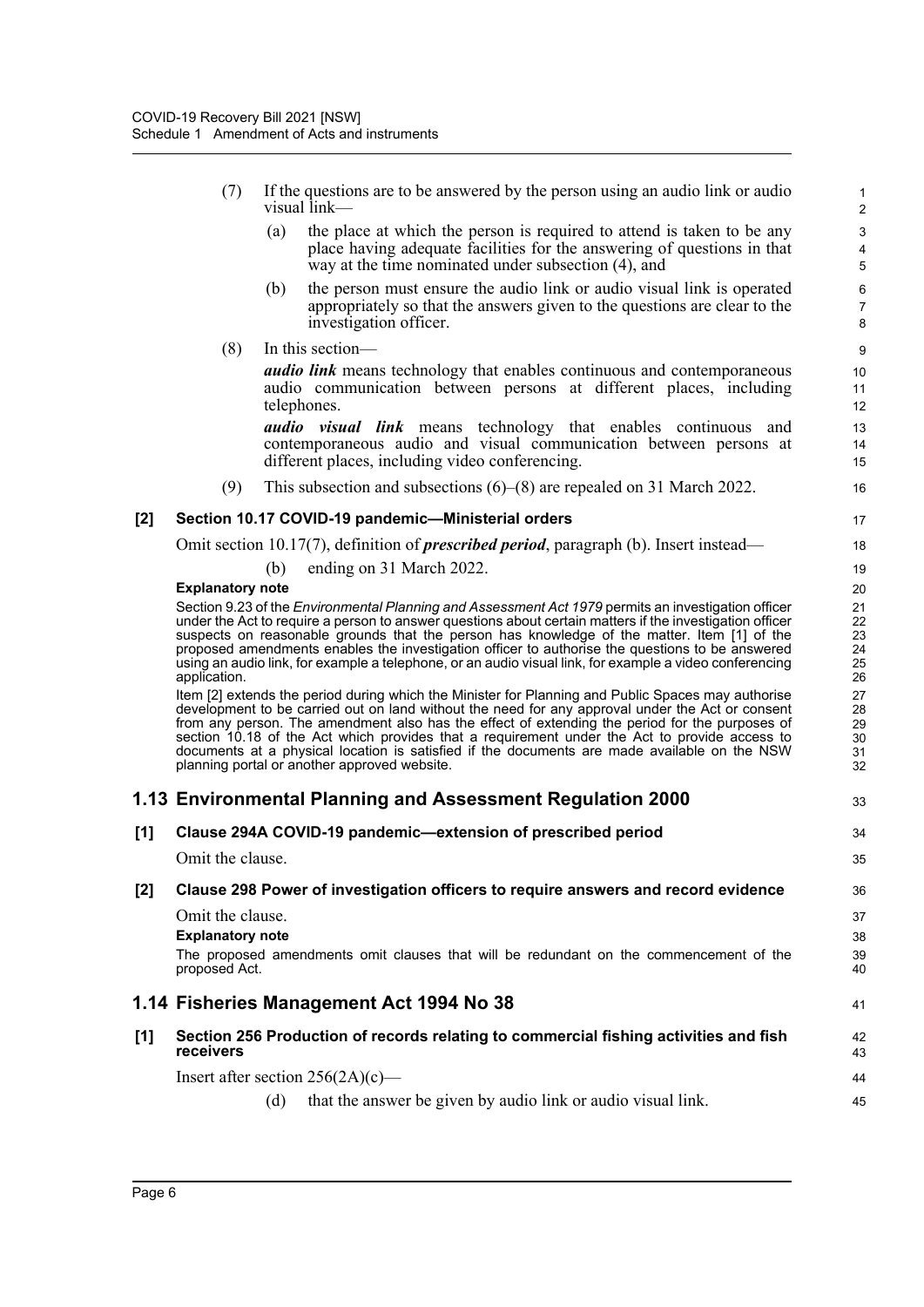| $[2]$ | Section 256(5) and (6)  |                                                                                                                                                                                                                                                                                                                                                                                               | $\mathbf{1}$             |
|-------|-------------------------|-----------------------------------------------------------------------------------------------------------------------------------------------------------------------------------------------------------------------------------------------------------------------------------------------------------------------------------------------------------------------------------------------|--------------------------|
|       |                         | Insert after section $256(4)$ —                                                                                                                                                                                                                                                                                                                                                               | $\overline{2}$           |
|       | (5)                     | In this section-                                                                                                                                                                                                                                                                                                                                                                              | 3                        |
|       |                         | <b><i>audio link</i></b> means technology that enables continuous and contemporaneous<br>audio communication between persons at different places, including<br>telephones.                                                                                                                                                                                                                    | 4<br>5<br>6              |
|       |                         | audio visual link means technology that enables continuous and<br>contemporaneous audio and visual communication between persons at<br>different places, including video conferencing.                                                                                                                                                                                                        | $\overline{7}$<br>8<br>9 |
|       | (6)                     | This subsection and subsections $(2A)(d)$ and $(5)$ are repealed on 31 March<br>2022.                                                                                                                                                                                                                                                                                                         | 10<br>11                 |
|       | <b>Explanatory note</b> |                                                                                                                                                                                                                                                                                                                                                                                               | 12                       |
|       |                         | Section 256 of the Fisheries Management Act 1994 permits a fisheries officer under the Act to require<br>a person to answer questions about certain matters. The proposed amendments enable the fisheries<br>officer to specify that the questions are to be answered using an audio link, for example a telephone,<br>or an audio visual link, for example a video conferencing application. | 13<br>14<br>15<br>16     |
|       |                         | 1.15 Home Building Act 1989 No 147                                                                                                                                                                                                                                                                                                                                                            | 17                       |
| [1]   |                         | Sections 33E(1)(c) and (1A)(c), 33F(1)(c) and (1A)(c) and 33G(1)(c) and (1A)(c)                                                                                                                                                                                                                                                                                                               | 18                       |
|       |                         | Omit "after the completion of that qualification" wherever occurring.                                                                                                                                                                                                                                                                                                                         | 19                       |
| $[2]$ |                         | <b>Schedule 4 Savings and transitional provisions</b>                                                                                                                                                                                                                                                                                                                                         | 20                       |
|       |                         | Omit "30 April 2021" from clause 158(2)(a). Insert instead "30 April 2022".                                                                                                                                                                                                                                                                                                                   | 21                       |
|       | <b>Explanatory note</b> |                                                                                                                                                                                                                                                                                                                                                                                               | 22                       |
|       |                         | Item [1] of the proposed amendments removes the need for work experience to have been completed<br>after the completion of a qualification for the purposes of obtaining certain authorisations for medical<br>gas related work. Item [2] extends a transitional period that exempts a person from certain offences<br>for medical gas related work.                                          | 23<br>24<br>25<br>26     |
|       |                         | 1.16 Industrial Relations Act 1996 No 17                                                                                                                                                                                                                                                                                                                                                      | 27                       |
| [1]   |                         | Section 412 Special provision for COVID-19 pandemic                                                                                                                                                                                                                                                                                                                                           | 28                       |
|       |                         | Omit "12 months" from section $412(3)(a)$ . Insert instead "2 years".                                                                                                                                                                                                                                                                                                                         | 29                       |
| [2]   | <b>Section 412(5)</b>   |                                                                                                                                                                                                                                                                                                                                                                                               | 30                       |
|       |                         | Omit the subsection. Insert instead—                                                                                                                                                                                                                                                                                                                                                          | 31                       |
|       | (5)                     | This section is repealed on-                                                                                                                                                                                                                                                                                                                                                                  | 32                       |
|       |                         |                                                                                                                                                                                                                                                                                                                                                                                               |                          |
|       |                         | 31 December 2021, or<br>(a)                                                                                                                                                                                                                                                                                                                                                                   | 33                       |
|       |                         | a later day, not later than 30 June 2022, prescribed by the regulations.<br>(b)                                                                                                                                                                                                                                                                                                               | 34                       |
| $[3]$ |                         | Section 413 COVID-19 pandemic-deferral of elections                                                                                                                                                                                                                                                                                                                                           | 35                       |
|       |                         | Insert at the end of the section-                                                                                                                                                                                                                                                                                                                                                             | 36                       |
|       | (2)                     | This section is repealed on-                                                                                                                                                                                                                                                                                                                                                                  | 37                       |
|       |                         | 31 December 2021, or<br>(a)                                                                                                                                                                                                                                                                                                                                                                   | 38                       |
|       |                         | a later day, not later than 30 June 2022, prescribed by the regulations.<br>(b)                                                                                                                                                                                                                                                                                                               | 39                       |
|       | <b>Explanatory note</b> | Item [1] of the proposed amendments extends the operation of provisions allowing regulations to be                                                                                                                                                                                                                                                                                            | 40                       |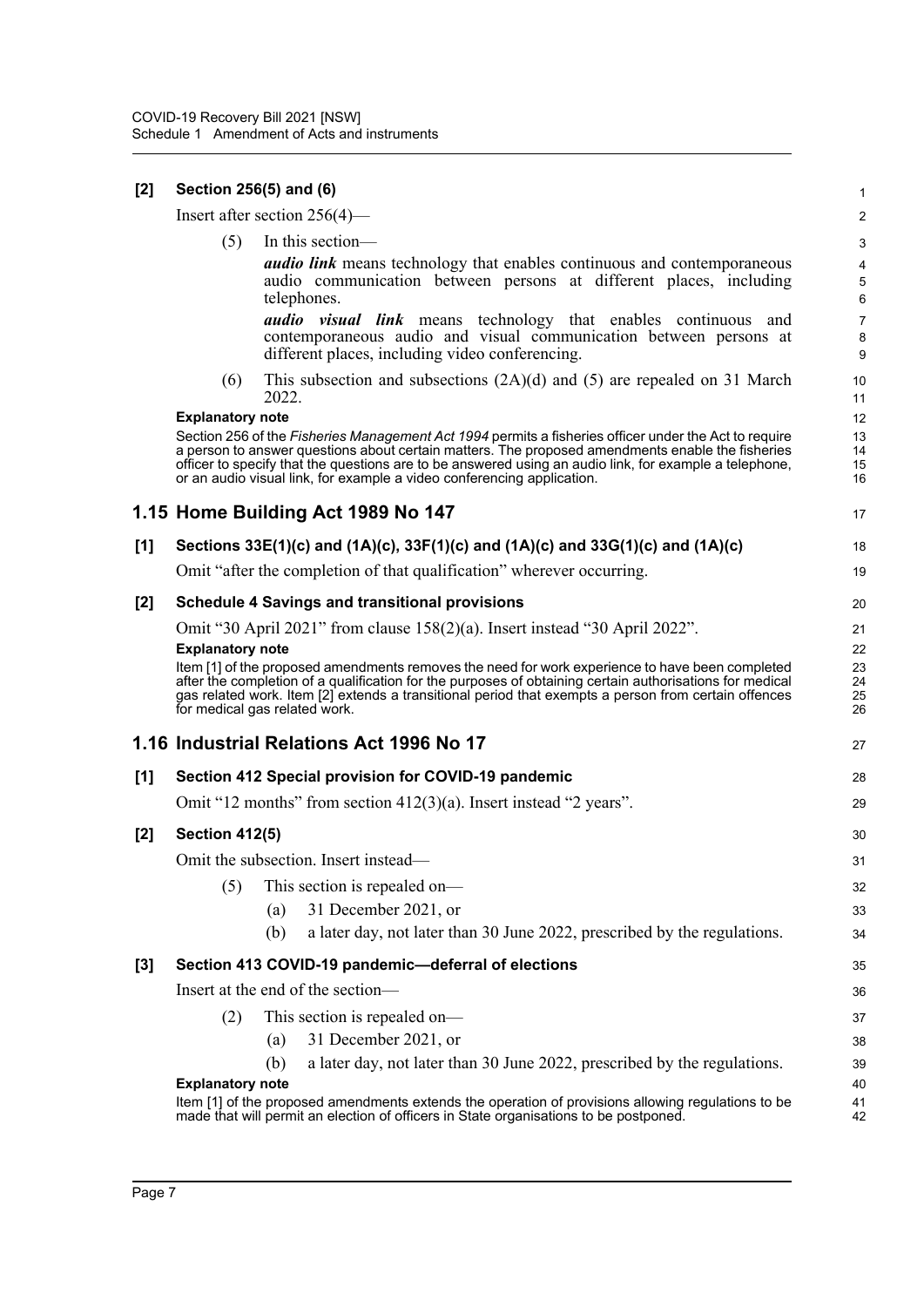|       | Items [2] and [3] provide for the repeal of provisions that were inserted to deal with the COVID-19<br>pandemic to bring their repeal in line with other provisions dealing with the pandemic. | $\frac{1}{2}$   |
|-------|------------------------------------------------------------------------------------------------------------------------------------------------------------------------------------------------|-----------------|
|       | 1.17 Long Service Leave Act 1955 No 38                                                                                                                                                         | 3               |
| [1]   | Section 15A COVID-19 pandemic-special provisions                                                                                                                                               | 4               |
|       | Omit section 15A(4), definition of <i>prescribed period</i> , paragraph (b). Insert instead-                                                                                                   | 5               |
|       | ending on 31 March 2022.<br>(b)                                                                                                                                                                | $6\phantom{1}6$ |
| $[2]$ | Section 15B COVID-19 pandemic-taking long service leave                                                                                                                                        | 7               |
|       | Omit section 15B(3), definition of <b>prescribed period</b> , paragraph (b). Insert instead—                                                                                                   | 8               |
|       | ending on 31 March 2022.<br>(b)                                                                                                                                                                | 9               |
| $[3]$ | Section 15C COVID-19 pandemic-accrual of long service leave                                                                                                                                    | 10              |
|       | Omit section 15 $C(3)$ , definition of <i>prescribed period</i> , paragraph (b). Insert instead—                                                                                               | 11              |
|       | (b)<br>ending on-                                                                                                                                                                              | 12              |
|       | 30 September 2021, or<br>(i)                                                                                                                                                                   | 13              |
|       | a later day, not later than 31 March 2022, prescribed by the<br>(ii)                                                                                                                           | 14              |
|       | regulations.<br><b>Explanatory note</b>                                                                                                                                                        | 15<br>16        |
|       | The proposed amendments extend the operation of provisions providing more flexibility about the                                                                                                | 17              |
|       | taking of long service leave during the COVID-19 pandemic and the accrual of long service leave by<br>workers who are stood down.                                                              | 18<br>19        |
|       | 1.18 Long Service Leave Regulation 2016                                                                                                                                                        | 20              |
|       | Clause 4A COVID-19 pandemic-extension of prescribed period                                                                                                                                     | 21              |
|       | Omit the clause.                                                                                                                                                                               | 22              |
|       | <b>Explanatory note</b>                                                                                                                                                                        | 23              |
|       | The proposed amendment omits a clause that will be redundant on the commencement of the<br>proposed Act.                                                                                       | 24<br>25        |
|       | 1.19 Mental Health Act 2007 No 8                                                                                                                                                               | 26              |
|       | Section 203 COVID-19 pandemic-examination by audio visual link for purpose of<br>detention                                                                                                     | 27<br>28        |
|       | Omit section 203(5), definition of <b>prescribed period</b> , paragraph (b). Insert instead—                                                                                                   | 29              |
|       | ending on 31 March 2022.<br>(b)                                                                                                                                                                | 30              |
|       | <b>Explanatory note</b>                                                                                                                                                                        | 31              |
|       | The proposed amendment extends the period during which an examination or observation of a person<br>may be carried out by audio visual link because of the COVID-19 pandemic.                  | 32<br>33        |
|       | 1.20 Mental Health Regulation 2019                                                                                                                                                             | 34              |
|       | Clause 48 COVID-19 pandemic-extension of prescribed period                                                                                                                                     | 35              |
|       | Omit the clause.                                                                                                                                                                               | 36              |
|       | <b>Explanatory note</b>                                                                                                                                                                        | 37              |
|       | The proposed amendment omits a clause that will be redundant on the commencement of the<br>proposed Act.                                                                                       | 38<br>39        |
|       |                                                                                                                                                                                                |                 |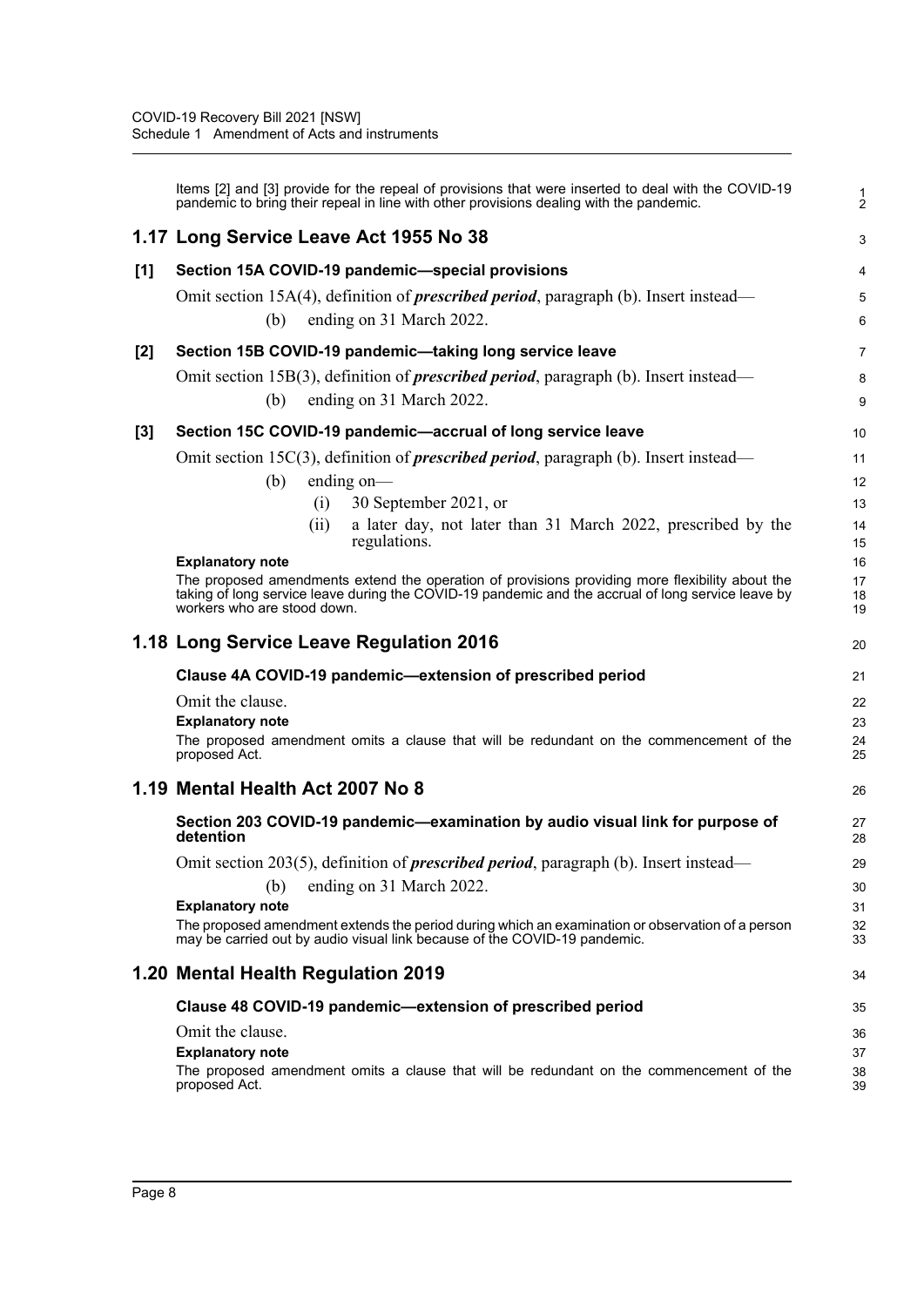# **1.21 Mining Act 1992 No 29**

#### **Section 248L Power of inspectors to require answers**

Insert after section 248L(5)—

- (6) The inspector may, in the notice under subsection (4) or in a subsequent notice, authorise the person to answer the questions using an audio link or audio visual link of a kind approved by the inspector.
- (7) If the questions are to be answered by the person using an audio link or audio visual link—
	- (a) the place at which the person is required to attend is taken to be any place having adequate facilities for the answering of questions in that way at the time nominated under subsection (5), and

1

29

- (b) the person must ensure the audio link or audio visual link is operated appropriately so that the answers given to the questions are clear to the inspector.
- (8) In this section—

*audio link* means technology that enables continuous and contemporaneous audio communication between persons at different places, including telephones.

*audio visual link* means technology that enables continuous and contemporaneous audio and visual communication between persons at different places, including video conferencing.

(9) This subsection and subsections (6)–(8) are repealed on 31 March 2022.

#### **Explanatory note**

Section 248L of the *Mining Act 1992* permits an inspector under the Act to require a person to answer questions about certain matters if the inspector suspects on reasonable grounds that the person has knowledge of those matters. The proposed amendment enables the inspector to authorise the questions to be answered using an audio link, for example a telephone, or an audio visual link, for example a video conferencing application.

### **1.22 Protection of the Environment Operations Act 1997 No 156**

#### **Section 203 Power of authorised officers to require answers**

Insert after section 203(6)—

- (7) The authorised officer may, in the notice under subsection (5) or in a subsequent notice, authorise the person to answer the questions using an audio link or audio visual link of a kind approved by the authorised officer.
- (8) If the questions are to be answered by the person using an audio link or audio visual link—
	- (a) the place at which the person is required to attend is taken to be any place having adequate facilities for the answering of questions in that way at the time nominated under subsection (6), and
	- (b) the person must ensure the audio link or audio visual link is operated appropriately so that the answers given to the questions are clear to the authorised officer.
- (9) In this section—

*audio link* means technology that enables continuous and contemporaneous audio communication between persons at different places, including telephones.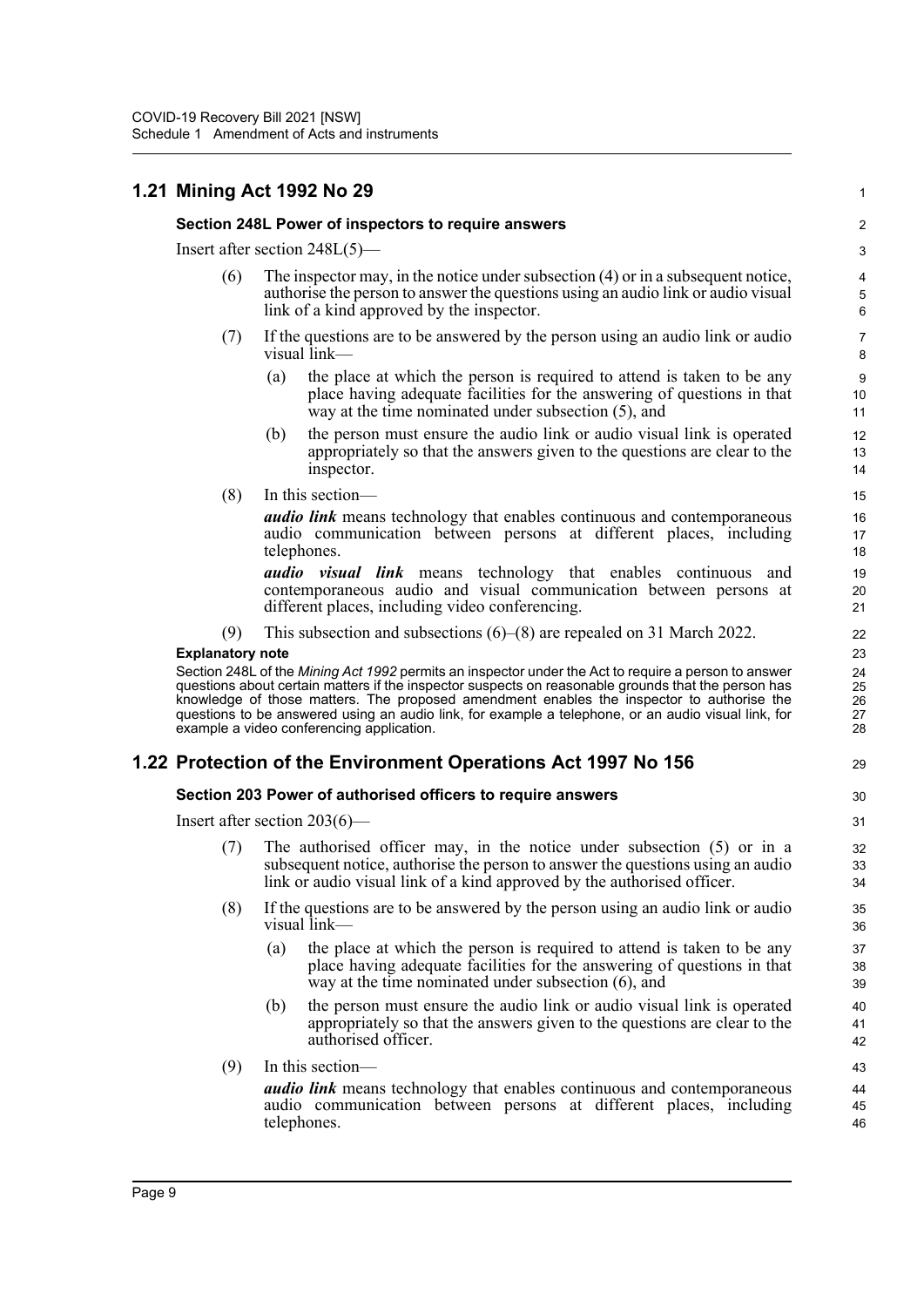|        |                         | <i>audio</i> visual link means technology that enables continuous and<br>contemporaneous audio and visual communication between persons at<br>different places, including video conferencing.              | 1<br>$\overline{\mathbf{c}}$<br>3 |
|--------|-------------------------|------------------------------------------------------------------------------------------------------------------------------------------------------------------------------------------------------------|-----------------------------------|
|        | (10)                    | This subsection and subsections $(7)$ – $(9)$ are repealed on 31 March 2022.                                                                                                                               | 4                                 |
|        | <b>Explanatory note</b> |                                                                                                                                                                                                            | 5                                 |
|        |                         | Section 203 of the Protection of the Environment Operations Act 1997 permits an authorised officer                                                                                                         | 6                                 |
|        |                         | under the Act to require a person to answer questions about certain matters if the authorised officer<br>suspects on reasonable grounds that the person has knowledge of those matters. The proposed       | 7<br>8                            |
|        |                         | amendment enables the authorised officer to authorise the questions to be answered using an audio<br>link, for example a telephone, or an audio visual link, for example a video conferencing application. | 9                                 |
|        |                         |                                                                                                                                                                                                            | 10                                |
|        |                         | 1.23 Protection of the Environment Operations (General) Regulation 2009                                                                                                                                    | 11                                |
|        |                         | Clause 110 COVID-19 pandemic-arrangements for attendance to answer questions                                                                                                                               | 12                                |
|        | Omit the clause.        |                                                                                                                                                                                                            | 13                                |
|        | <b>Explanatory note</b> |                                                                                                                                                                                                            | 14                                |
|        | proposed Act.           | The proposed amendment omits a clause that will be redundant on the commencement of the                                                                                                                    | 15<br>16                          |
|        |                         | 1.24 Residential Tenancies Act 2010 No 42                                                                                                                                                                  | 17                                |
|        |                         | Schedule 2 Savings, transitional and other provisions                                                                                                                                                      | 18                                |
|        |                         | Insert after Part 8-                                                                                                                                                                                       | 19                                |
| Part 9 |                         | Provisions consequent on repeal of Part 13 of this<br>Act                                                                                                                                                  | 20<br>21                          |
| 26     |                         | <b>Definitions</b>                                                                                                                                                                                         | 22                                |
|        | (1)                     | In this Part-                                                                                                                                                                                              | 23                                |
|        |                         | arrears accrued during the moratorium period by an impacted tenant means<br>rent or charges that—                                                                                                          | 24<br>25                          |
|        |                         | were payable by the impacted tenant during the moratorium period, and<br>(a)                                                                                                                               | 26                                |
|        |                         | were not paid, either with or without the agreement of the landlord, and<br>(b)                                                                                                                            | 27                                |
|        |                         | are still owing.<br>(c)                                                                                                                                                                                    | 28                                |
|        |                         | <i>repealed provisions</i> means Part 13 of this Act and the regulations made under<br>that Part as in force immediately before the repeal of that Part.                                                   | 29<br>30                          |
|        | (2)                     | Terms in this Part have the same meaning as they had in the repealed                                                                                                                                       | 31                                |
|        |                         | provisions.                                                                                                                                                                                                | 32                                |
| 27     | charges                 | Moratorium on termination for breach of agreement or non-payment of rent or                                                                                                                                | 33<br>34                          |
|        | (1)                     | A landlord must not take prohibited action to the extent that it relates to rental<br>arrears accrued during the moratorium period by an impacted tenant if the<br>tenant has-                             | 35<br>36<br>37                    |
|        |                         | agreed with the landlord or landlord's agent to a repayment plan for the<br>(a)<br>arrears, and                                                                                                            | 38<br>39                          |
|        |                         | complied with the terms of the repayment plan.<br>(b)                                                                                                                                                      | 40                                |
|        | (2)                     | The impacted tenant is taken to have complied with the terms of the repayment<br>plan unless the tenant has failed to make 2 consecutive payments by the times<br>required by the plan.                    | 41<br>42<br>43                    |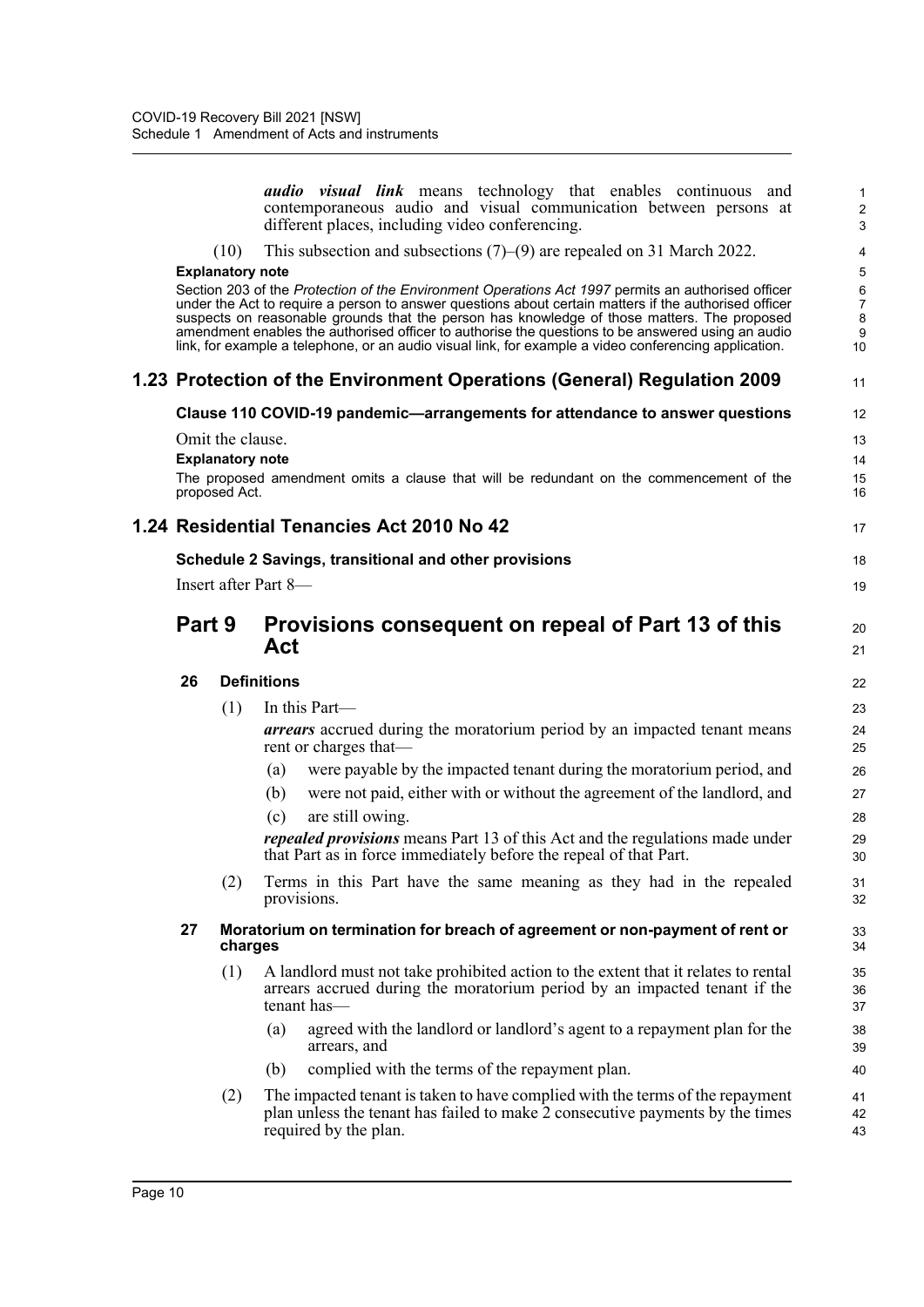|    | (3) | If an impacted tenant has not complied with the terms of the repayment plan,<br>the landlord must not take prohibited action unless it is fair and reasonable in<br>the circumstances.                                                                                                                                                              | $\mathbf{1}$<br>$\mathbf 2$<br>3 |
|----|-----|-----------------------------------------------------------------------------------------------------------------------------------------------------------------------------------------------------------------------------------------------------------------------------------------------------------------------------------------------------|----------------------------------|
|    | (4) | If the impacted tenant and the landlord or landlord's agent have not agreed to<br>a repayment plan for the arrears, the landlord must not take prohibited action<br>$unless$ —                                                                                                                                                                      | 4<br>5<br>6                      |
|    |     | the landlord has participated in good faith in a formal arrears repayment<br>(a)<br>negotiation process with the impacted tenant about a repayment plan for<br>the arrears, and                                                                                                                                                                     | $\overline{7}$<br>8<br>9         |
|    |     | it is fair and reasonable in the circumstances for the landlord to take the<br>(b)<br>prohibited action.                                                                                                                                                                                                                                            | 10<br>11                         |
|    | (5) | The Tribunal must have regard to the following for the purposes of deciding<br>under this clause whether the landlord is authorised to take prohibited action—                                                                                                                                                                                      | 12<br>13                         |
|    |     | (a)<br>the steps taken by the landlord and impacted tenant to negotiate a<br>repayment plan,                                                                                                                                                                                                                                                        | 14<br>15                         |
|    |     | (b)<br>the payments made by the impacted tenant towards the arrears,                                                                                                                                                                                                                                                                                | 16                               |
|    |     | the nature of any financial hardship experienced by the landlord or<br>(c)<br>impacted tenant, including the general financial position of each party,                                                                                                                                                                                              | 17<br>18                         |
|    |     | the availability of reasonable alternative accommodation for the<br>(d)<br>impacted tenant.                                                                                                                                                                                                                                                         | 19<br>20                         |
|    | (6) | Subclause (5) does not limit the matters the Tribunal may have regard to.                                                                                                                                                                                                                                                                           | 21                               |
|    | (7) | For the purposes of subclause $(5)(a)$ , the Tribunal may have regard to any<br>advice provided by NSW Fair Trading relating to the participation of the<br>landlord or impacted tenant in a formal arrears repayment negotiation process,<br>including whether the landlord or impacted tenant refused, or refused to make,<br>a reasonable offer. | 22<br>23<br>24<br>25<br>26       |
|    | (8) | In this clause—                                                                                                                                                                                                                                                                                                                                     | 27                               |
|    |     | <i>formal arrears repayment negotiation process</i> means a dispute resolution<br>process between a landlord and an impacted tenant, facilitated by NSW Fair<br>Trading, to negotiate a repayment plan for arrears having regard to the specific<br>circumstances of the landlord and the impacted tenant.                                          | 28<br>29<br>30<br>31             |
|    |     | <i>prohibited action</i> means the following—                                                                                                                                                                                                                                                                                                       | 32                               |
|    |     | giving a termination notice under section 87 on the ground specified in<br>(a)<br>section 88,                                                                                                                                                                                                                                                       | 33<br>34                         |
|    |     | (b) applying to the Tribunal for a termination order under section $83(2)$<br>relating to a termination notice given under section 87 on the ground<br>specified in section 88,                                                                                                                                                                     | 35<br>36<br>37                   |
|    |     | otherwise applying to the Tribunal for a termination order in relation to<br>(c)<br>a residential tenancy agreement on the ground specified in section 88.                                                                                                                                                                                          | 38<br>39                         |
|    |     | repayment plan for arrears means a repayment plan to pay back the arrears<br>that specifies the amounts to be paid and the times at which the payments are<br>to occur.                                                                                                                                                                             | 40<br>41<br>42                   |
|    | (9) | This clause ceases to have effect on 26 September 2021.                                                                                                                                                                                                                                                                                             | 43                               |
| 28 |     | Moratorium on no grounds termination                                                                                                                                                                                                                                                                                                                | 44                               |
|    | (1) | A landlord must not give a termination notice under section 85 to an impacted<br>tenant who accrued arrears during the moratorium period unless it is fair and<br>reasonable in the circumstances.                                                                                                                                                  | 45<br>46<br>47                   |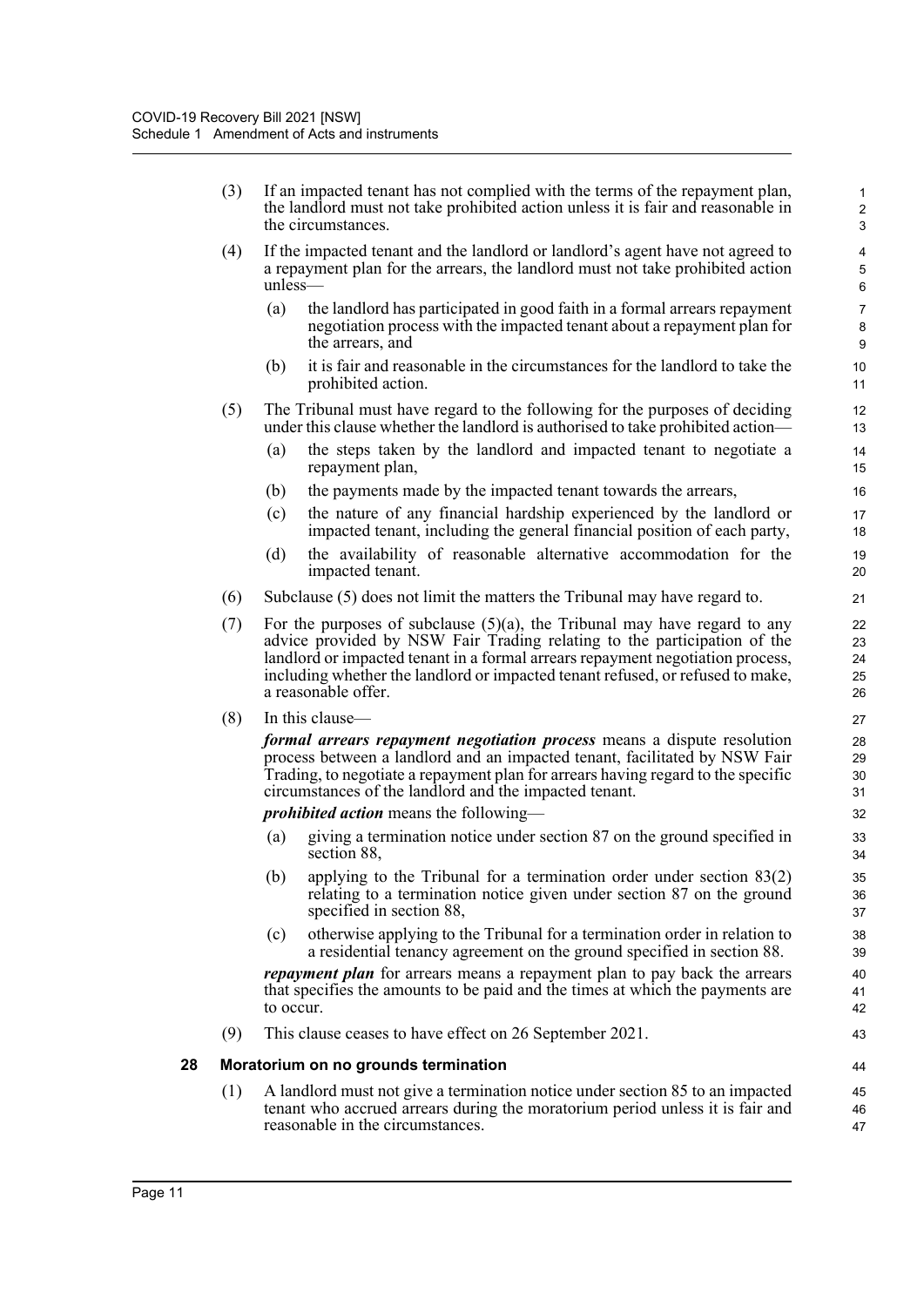|                   | (2)                     | The Tribunal must have regard to all relevant matters for the purposes of<br>deciding under this clause whether a termination is fair and reasonable in the<br>circumstances, including—                                                                                                                                                                                                                   | 1<br>$\overline{\mathbf{c}}$<br>3 |
|-------------------|-------------------------|------------------------------------------------------------------------------------------------------------------------------------------------------------------------------------------------------------------------------------------------------------------------------------------------------------------------------------------------------------------------------------------------------------|-----------------------------------|
|                   |                         | the general financial position of the landlord, and<br>(a)                                                                                                                                                                                                                                                                                                                                                 | 4                                 |
|                   |                         | whether the landlord or a member of the landlord's family needs to<br>(b)<br>reside at the premises.                                                                                                                                                                                                                                                                                                       | 5<br>6                            |
|                   | (3)                     | This clause ceases to have effect on 26 September 2021.                                                                                                                                                                                                                                                                                                                                                    | 7                                 |
| 29                |                         | <b>Continued effect of repealed provisions</b>                                                                                                                                                                                                                                                                                                                                                             | 8                                 |
|                   | (1)                     | Proceedings commenced in the Tribunal under the repealed provisions may be<br>continued despite the repeal of the provisions and the repealed provisions<br>continue to apply to the proceedings as if the repealed provisions had not been<br>repealed.                                                                                                                                                   | 9<br>10<br>11<br>12               |
|                   | (2)                     | The repealed provisions continue to apply to a termination notice or eviction<br>notice given, or an order of the Tribunal made, under the repealed provisions.<br>Note. This clause also extends to protect impacted residents of boarding houses as the<br>provisions of Part 5 of the Boarding Houses Regulation 2013 are also repealed<br>provisions because they were made under Part 13 of this Act. | 13<br>14<br>15<br>16<br>17        |
| 30                |                         | No effect on agreements to waive or defer rent                                                                                                                                                                                                                                                                                                                                                             | 18                                |
|                   |                         | The repeal of the repealed provisions does not affect an agreement made<br>between a tenant and a landlord or landlord's agent about the waiver of rent or<br>the deferral of the payment of rent.                                                                                                                                                                                                         | 19<br>20<br>21                    |
| 31                |                         | Restriction on listing impacted tenants in residential tenancy databases                                                                                                                                                                                                                                                                                                                                   | 22                                |
|                   |                         | Despite section 212, a landlord or landlord's agent must not list personal<br>information about a person in a residential tenancy database if—                                                                                                                                                                                                                                                             | 23<br>24                          |
|                   |                         | the breach of the residential tenancy agreement arose solely from a<br>(a)<br>failure to pay rent or charges specified in section $88(1)$ , and                                                                                                                                                                                                                                                            | 25<br>26                          |
|                   | <b>Explanatory note</b> | (b)<br>at the time of the breach, the person was an impacted tenant.                                                                                                                                                                                                                                                                                                                                       | 27<br>28                          |
|                   |                         | The proposed amendment continues the effect of protections given to certain tenants and residents<br>of boarding houses in relations to arrears accrued during the COVID-19 pandemic.                                                                                                                                                                                                                      | 29<br>30                          |
|                   |                         | 1.25 Retail Leases Act 1994 No 46                                                                                                                                                                                                                                                                                                                                                                          | 31                                |
| <b>Section 88</b> |                         |                                                                                                                                                                                                                                                                                                                                                                                                            | 32                                |
|                   |                         | Insert after section 87-                                                                                                                                                                                                                                                                                                                                                                                   | 33                                |
| 88                |                         | Savings of protections granted during COVID-19 pandemic                                                                                                                                                                                                                                                                                                                                                    | 34                                |
|                   | (1)                     | The Retail and Other Commercial Leases (COVID-19 Regulation (No 3) 2020<br>continues to apply, despite the repeal of that regulation, to anything occurring<br>in relation to a lease while the lease was an impacted lease within the meaning<br>of that regulation.                                                                                                                                      | 35<br>36<br>37<br>38              |
|                   | (2)                     | Schedule 5 to the <i>Conveyancing (General) Regulation 2018</i> continues to<br>apply, despite the repeal of that Schedule, to anything occurring in relation to<br>a lease while the lease was an impacted lease within the meaning of that<br>Schedule.                                                                                                                                                  | 39<br>40<br>41<br>42              |
|                   | (3)                     | The regulations may provide for exemptions from this section.                                                                                                                                                                                                                                                                                                                                              | 43                                |
|                   |                         |                                                                                                                                                                                                                                                                                                                                                                                                            |                                   |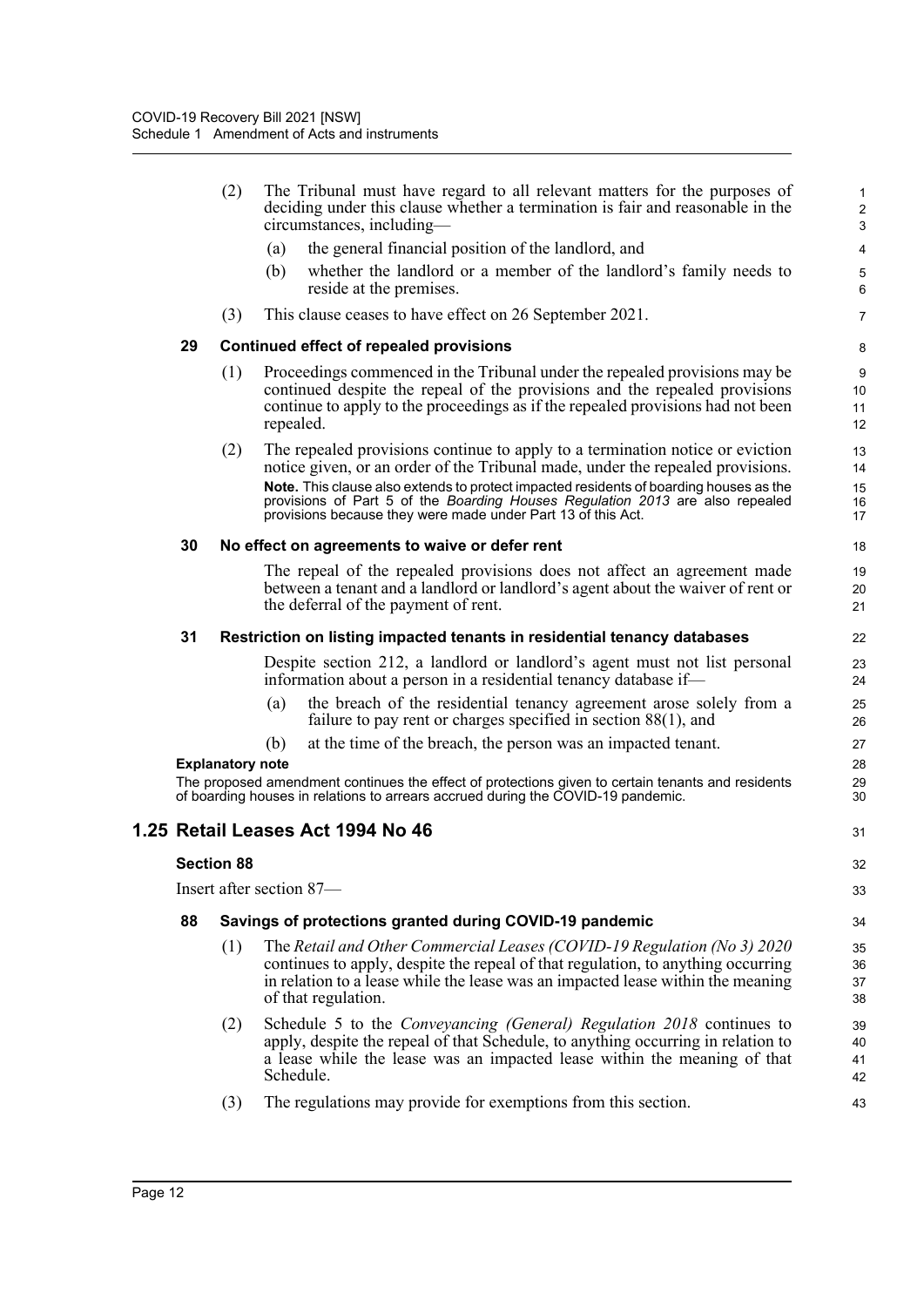#### **Explanatory note**

The proposed amendment preserves protections granted under temporary regulations to certain lessees under commercial leases who were impacted by the COVID-19 pandemic.

## **1.26 Retirement Villages Act 1999 No 81**

### **Section 204 COVID-19 pandemic—Ministerial exemptions** Omit section 204(7), definition of *prescribed period*, paragraph (b). Insert instead—

(b) ending on—

- (i) 30 September 2021, or
- (ii) a later day, not later than 31 March 2022, prescribed by the regulations.

1 2 3

4

16

29

40

#### **Explanatory note**

The proposed amendment extends the operation of provisions enabling the Minister for Better Regulation and Innovation to grant, by order published in the Gazette, exemptions from provisions of or under the *Retirement Villages Act 1999* that require non-compliance with an order under section 7 of the *Public Health Act 2010* relating to COVID-19.

# **1.27 Retirement Villages Regulation 2017**

| Clause 52B COVID-19 pandemic-extension of prescribed period                                              | 17       |
|----------------------------------------------------------------------------------------------------------|----------|
| Omit the clause.                                                                                         | 18       |
| <b>Explanatory note</b>                                                                                  | 19       |
| The proposed amendment omits a clause that will be redundant on the commencement of the<br>proposed Act. | 20<br>21 |
| 1.28 Strata Schemes Management Act 2015 No 50                                                            | 22       |
| Section 271A Regulation-making power for COVID-19 pandemic                                               | 23       |
| Omit section 271A(5). Insert instead—                                                                    | 24       |

(5) This section is repealed on 31 March 2022.

#### **Explanatory note**

The proposed amendment extends the operation of a provision that permits temporary regulations to be made to deal with the COVID-19 pandemic.

### **1.29 Strata Schemes Management Regulation 2016**

| Clause 74 Postponed repeal of regulation-making power—section 271A(5)(b) of Act                                                                         | 30                   |
|---------------------------------------------------------------------------------------------------------------------------------------------------------|----------------------|
| Omit the clause.<br><b>Explanatory note</b><br>The proposed amendment omits a clause that will be redundant on the commencement of the<br>proposed Act. | 31<br>32<br>33<br>34 |
| 1.30 Waste Avoidance and Resource Recovery Act 2001 No 58                                                                                               | 35                   |
| Section 53A COVID 19 response-exemptions by EPA                                                                                                         | 36                   |
| Omit section 53A(10). Insert instead—                                                                                                                   | 37                   |
| This section is repealed on—<br>(10)                                                                                                                    | 38                   |
| 30 September 2021, or<br>(a)                                                                                                                            | 39                   |

(b) a later day, no later than 31 March 2022, prescribed by the regulations.